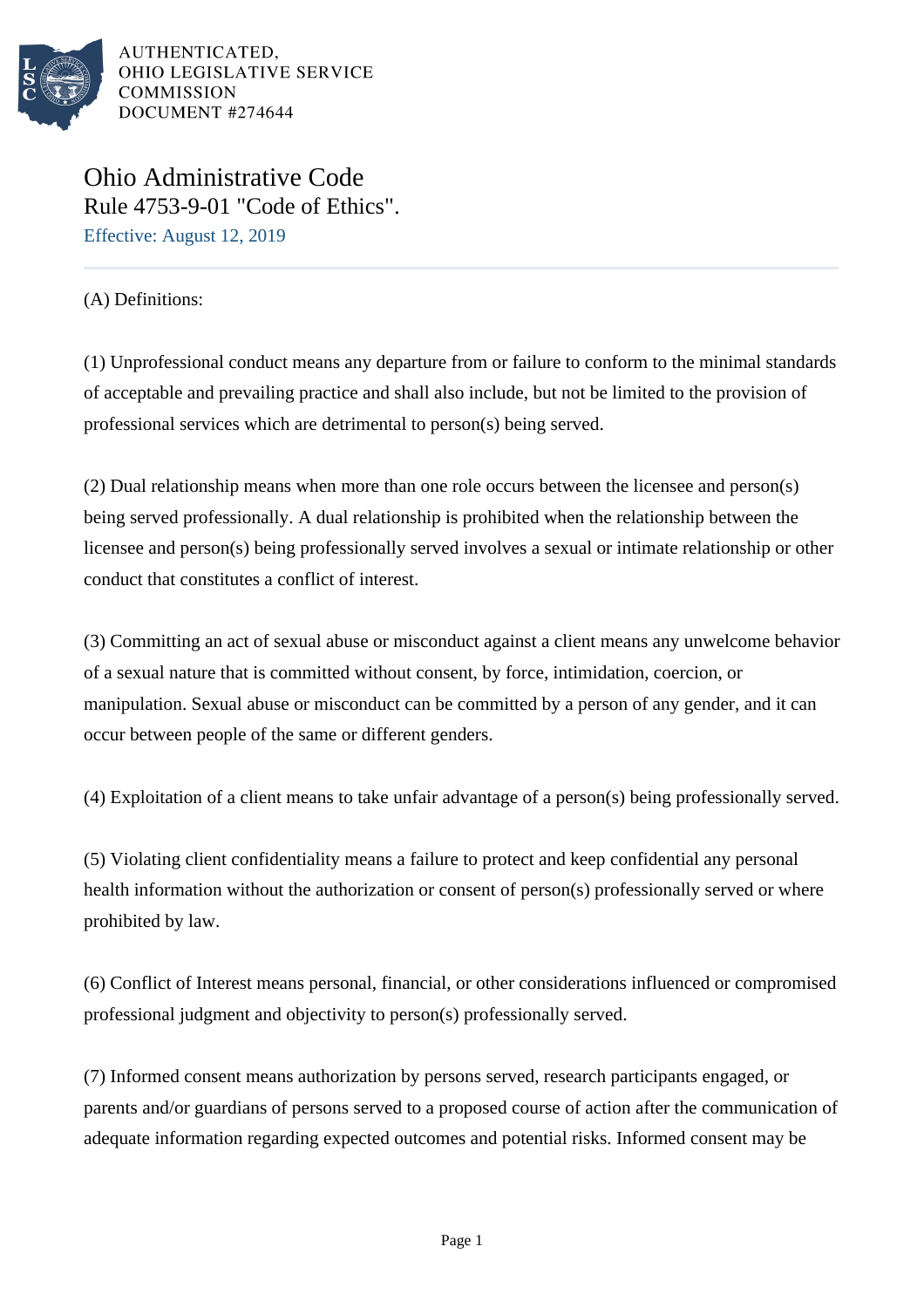

verbal unless written consent is required.

(B) Preamble: Licensees shall hold tantamount the health and welfare of person(s) served or participants in research.

(1) Licensees shall respect and protect the inherent worth, integrity, dignity and rights of each person served or participant in research including his/her right of self-determination.

 $(2)$  The relationship between the professional and the person(s) served, supervised or participants in research makes it imperative that the professional is aware of the vulnerability of the person(s) served, supervised or participants in research; licensees shall not:

(a) Discriminate in his/her relationships with person(s) served, supervised, or participants in research, colleagues, students, and members of the allied professions on the basis of race, ethnicity, sex, gender, age, religion, national origin, sexual orientation, disability, culture, language, or dialect.

(b) Engage in sexual or intimate relations with the person(s) served, supervised or participants in research, including committing an act of sexual abuse, misconduct, or exploitation of the person(s) served or participants in research, including parents, step-parents, guardians, foster parents, or legal custodians of a person under the age of eighteen.

(c) Harass or abuse person(s) served or supervised or participants in research.

(d) Engage in the evaluation or remediation of speech, language, or hearing disorders except in a professional relationship.

(e) Participate in activities that constitute a conflict of interest.

(3) Licensees shall use reasonable precautions to protect the health and welfare of person(s) served in the delivery of professional services and in research.

(4) Licensees shall be proficient in areas within their scope of practice, areas of treatment, objective in the application of skills, and maintain concern for the best interests of person(s) served,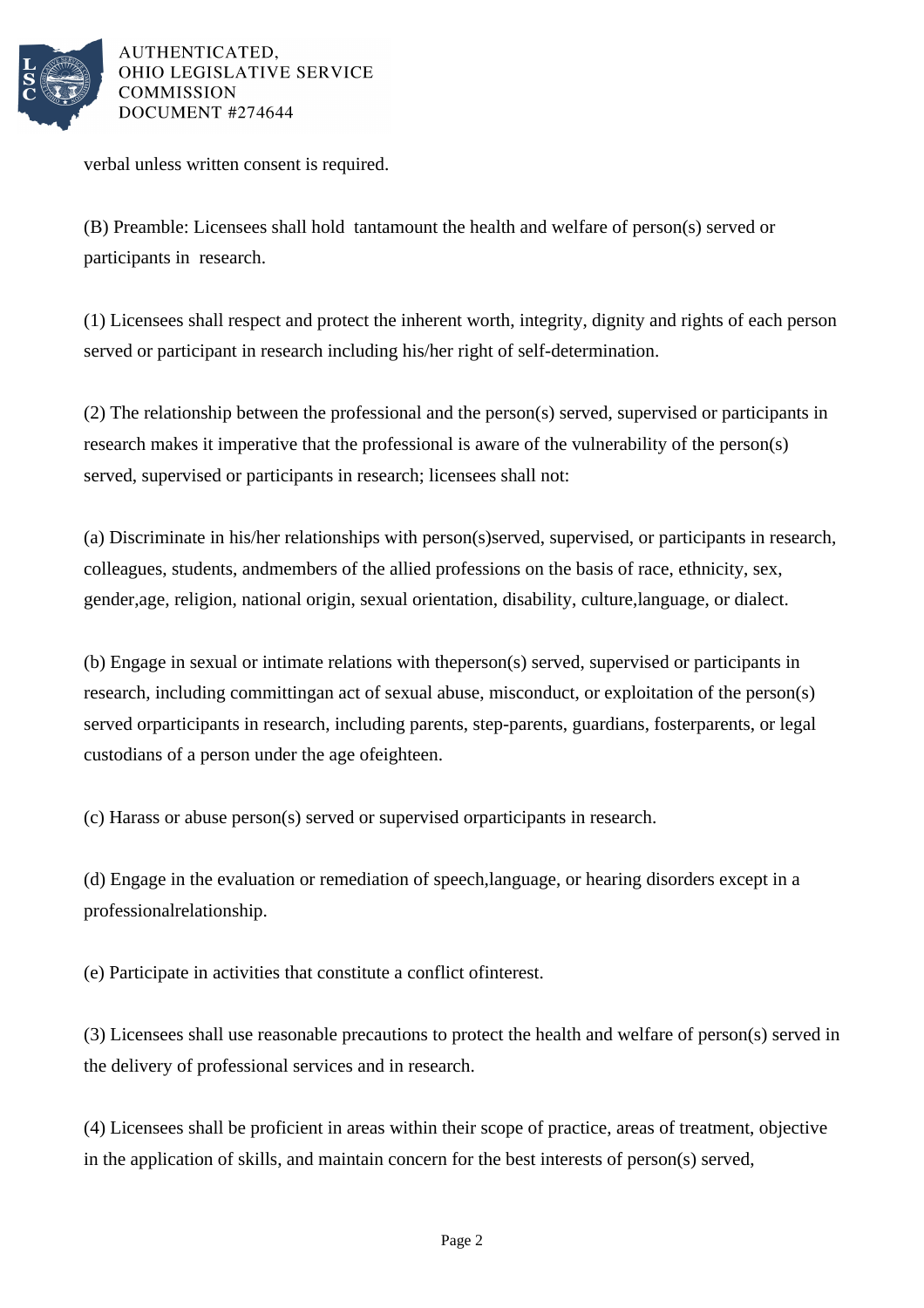

supervised, participants in research, colleagues, and society as a whole.

(5) Licensees shall practice within the established standards of practice and training recognized by the American speech-language-hearing association or the American academy of audiology.

(6) To protect the public confidence, public behavior shall reflect a high level of moral and ethical behaviors.

(7) When making public statements, licensees shall:

(a) Provide information about professional services and products that do not contain misrepresentations or claims that are false, deceptive, or misleading.

(b) Provide accurate information about the nature and management of communicative disorders, the professions, and services rendered to persons served, supervised professionally or participants in research.

(c) Announce services in a manner consonant with the highest professional standards.

(8) Licensees shall not mislead or limit services with person(s) served, supervised or participants in research based on professional or commercial affiliations.

(9) Licensees shall subscribe to these principles and the code of ethics adopted by the board and agree to abide by the rules of the board and Chapters 4744. and 4753. of the Revised Code.

(10) Licensees shall report to the board any violation of the board rules or any breach of the code of ethics that the licensee is aware of.

(11) Licensees who have knowledge that a colleague is unable to provide professional services with reasonable skill and safety shall report this information to the appropriate authority, internally if a mechanism exists and, otherwise, externally.

 $(12)$  Licensees shall notify the board in writing of a conviction; been found guilty; or entered a plea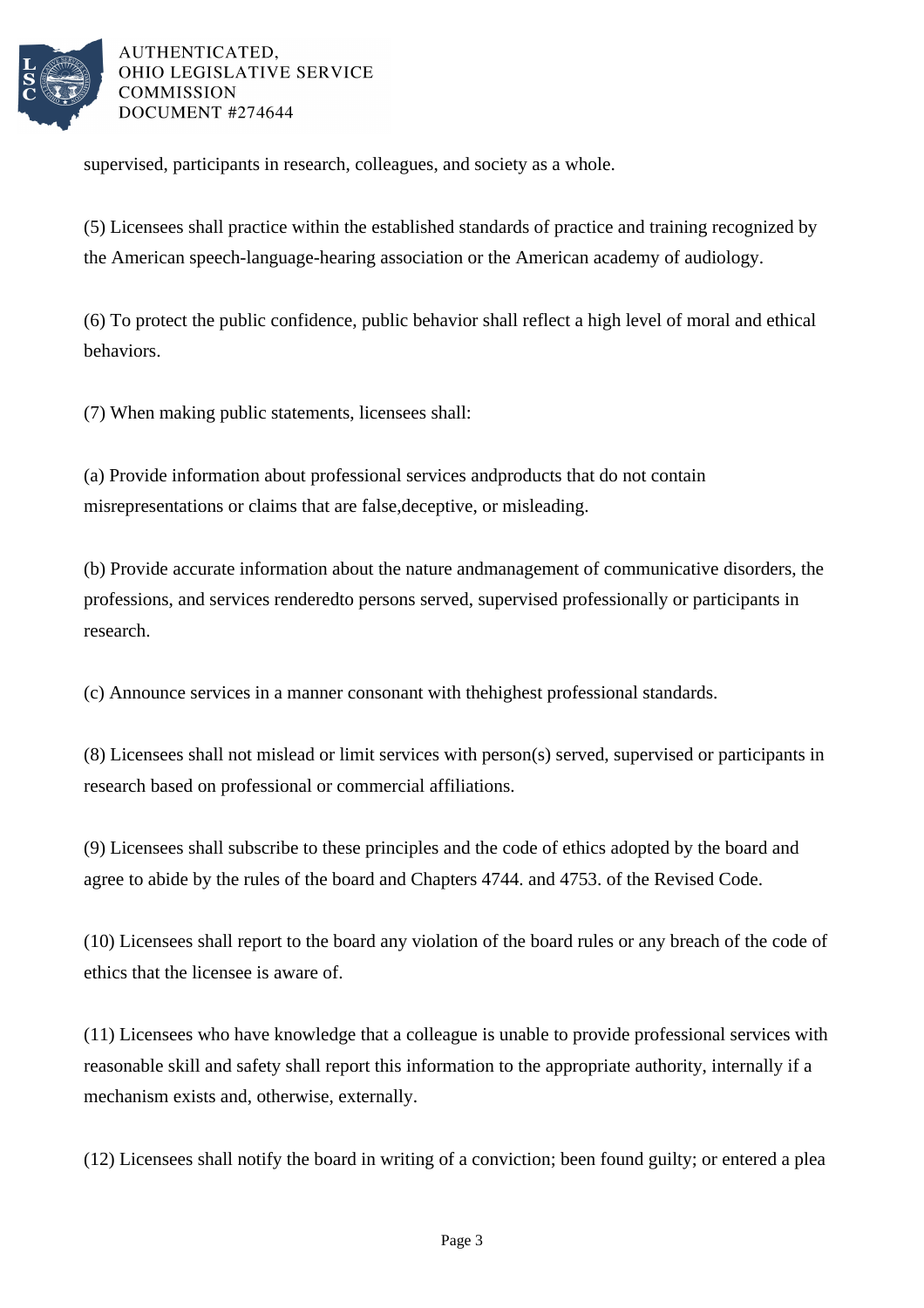

of guilty or nolo contendere to any felony or misdemeanor convictions, other than minor traffic violations, including the case number and the court, within thirty days from the date of the conviction, plea, or finding of guilt.

(13) Individuals who have been publicly sanctioned or denied a license or a professional credential by any professional association, professional licensing authority or board, or other professional regulatory body shall self-report by notifying the board in writing of the final action or disposition and shall provide a copy of the final action, sanction or disposition within thirty days.

(C) Fundamental rules considered essential. Violation of the code of ethics shall be considered unprofessional conduct.

(1) Licensees shall maintain professional behavior.

(a) Licensees shall not engage in dishonesty, fraud, deceit, misrepresentation, or other illegal conduct that adversely reflects on the profession or the individual.

(b) Individuals shall work collaboratively, when appropriate, with members of one's own profession and/or members of other professions to deliver the highest quality of care to person(s) served or participants in research.

(c) Individuals shall not engage in sexual activities with individuals (other than a spouse or other individual with whom a consensual relationship exists) over whom they exercise professional authority, judgment, or supervision, with persons receiving services, including parents, step-parents, guardians, foster parents, or legal custodians of a person under the age of eighteen, support personnel, students, or research participants. 

(d) Licensees shall not practice or conduct research under the influence of illegal substances, alcohol, chemicals, or other health-related conditions that adversely affect their professional practice or research and shall seek professional assistance, and, where appropriate withdraw from the affected area of practice or research.

(e) Licensees shall maintain a professional relationship with the board.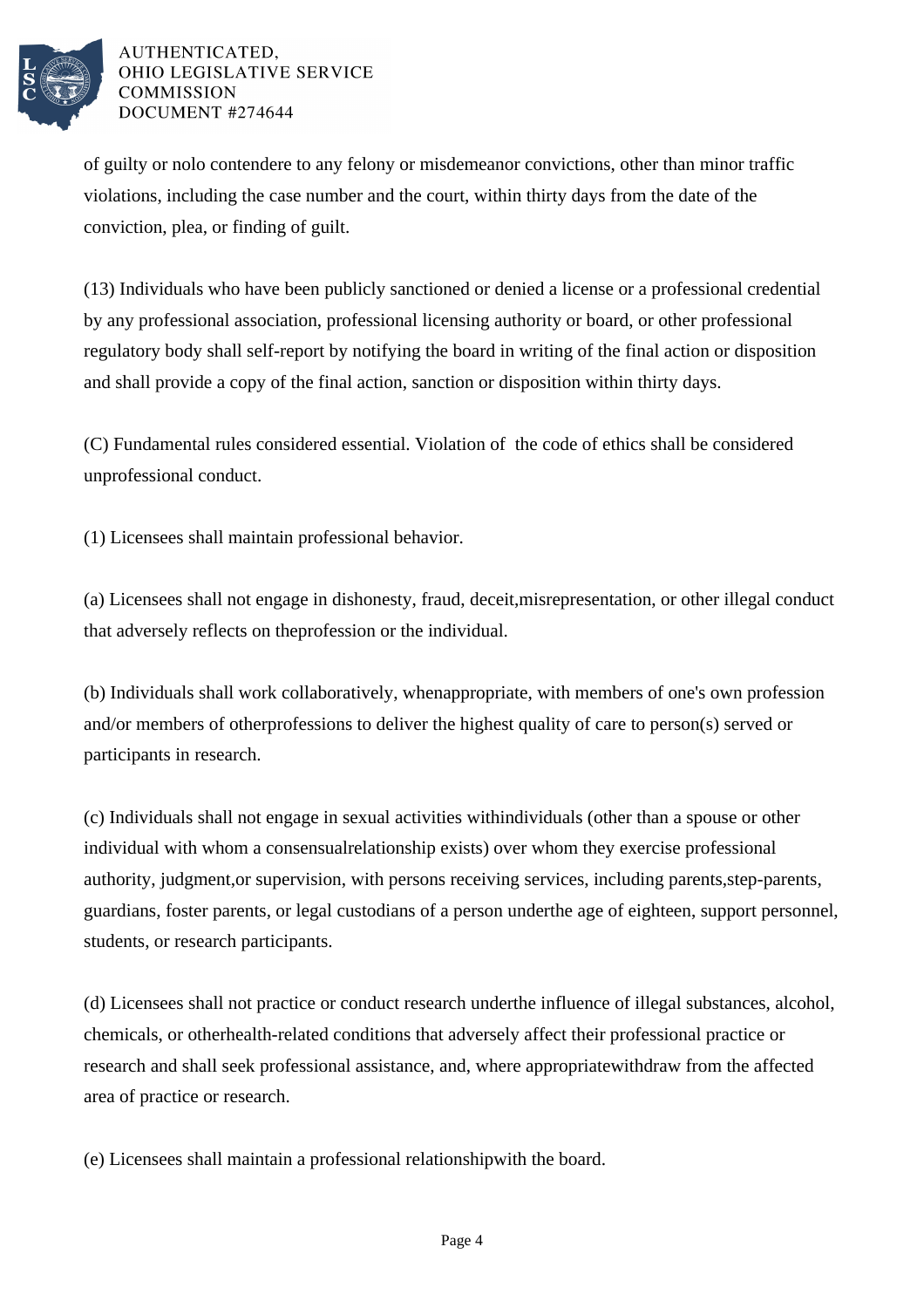

(i) Licensees shall conduct their practice according to Chapters 4744. and 4753. of the Revised Code and agencies 4744 and 4753 of the Administrative Code.

(ii) Licensees shall cooperate with all lawful requests of the board within thirty calendar days.

(iii) The denial or revocation of licensure in another state, or from another board in this state, may result in denial or revocation of licensure by the board.

(f) When patients from a primary employment setting are seen in another setting, the person(s) served professionally shall be fully informed of services available from the licensee's primary employment setting as well as those from the private practice and given freedom to choose whether and from whom they will obtain professional services.

(i) The costs associated with obtaining services from the licensee's primary employment setting versus those associated with the private practice shall be fully disclosed. 

(ii) Practitioners accepting cases in a private setting from their primary place of employment shall inform the administrator at their primary employment setting of the intent.

 $(2)$  Licensees shall maintain records and keep confidentiality of person(s) served, including:

(a) Maintaining adequate and timely records of professional services rendered.

(b) Providing appropriate access to records of person(s) served professionally.

(c) Not disclosing to unauthorized persons any confidential information obtained from any person(s) served, supervised professionally, or participants in research without the written consent of person(s) served or his/her legal guardian unless required by law.

(d) Being compliant with all state and federal laws and regulations relating to records keeping, records access and patient confidentiality.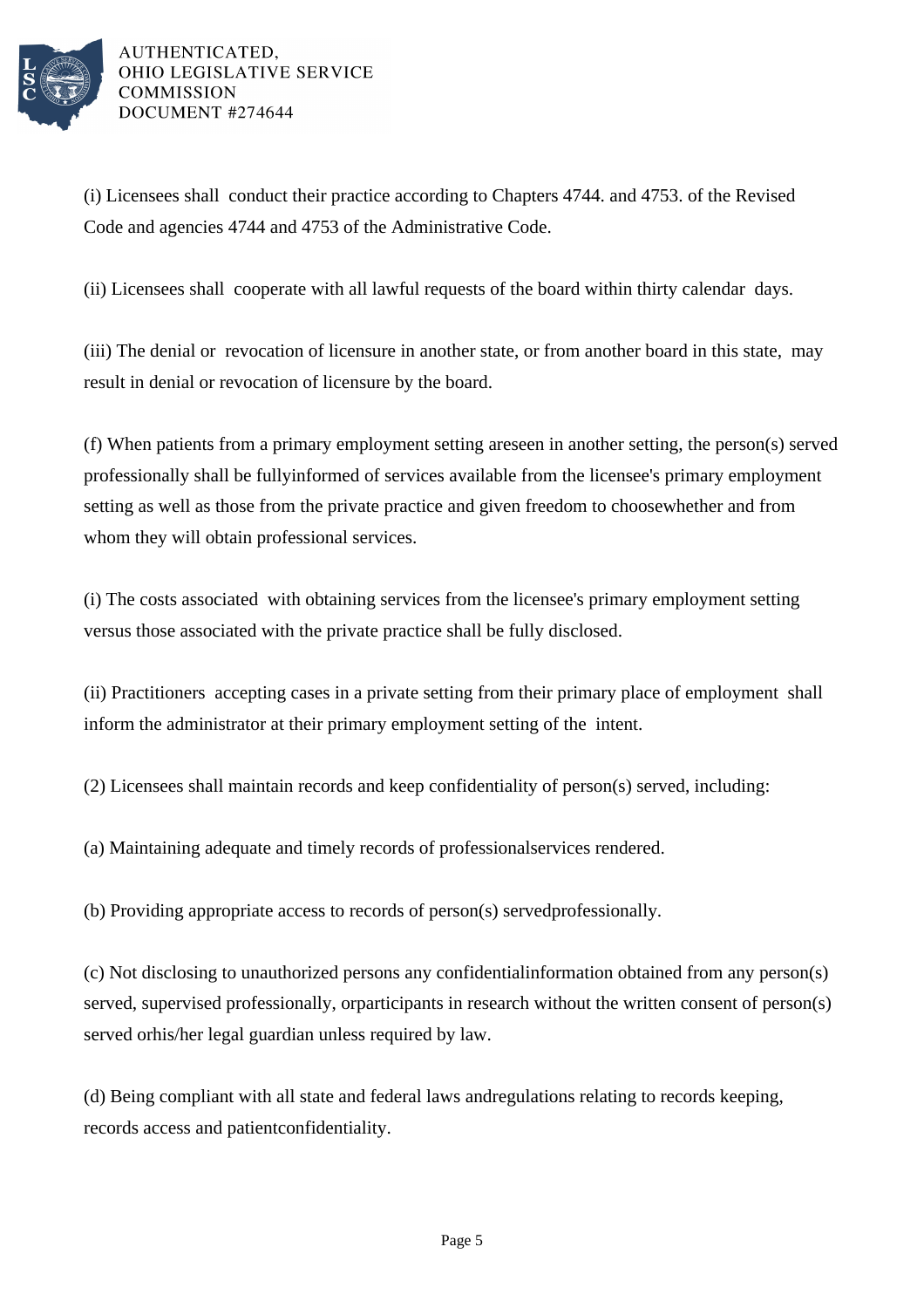

- (3) Licensees shall exhibit professional behavior in the delivery of services by:
- (a) Accurately representing his/her education, training, credentials and competence.
- (b) Providing only services for which he/she is properly trained.

(c) Continuing their professional development to enhance their professional competence and expertise throughout their careers.

(d) Providing reasonable notice and information about alternatives for obtaining care in the event that the licensee can no longer provide professional services.

(e) Accepting for treatment, persons:

(i) Who can reasonably be expected to benefit from services and continue with treatment when there is reasonable expectation of further benefit.

(ii) Following the exercise of independent professional and evidence-based judgment, regardless of referral source or prescription, and keeping paramount the best interests of those being served.

(f) Fully informing person(s) served of the nature and possible effects of service

(g) Using all reasonable precautions to avoid injury to persons in the delivery of professional services or conduct of research including but not limited to the following:

(i) Established guidelines for infection control.

- (ii) Established procedural techniques.
- (iii) Safety guidelines for equipment.
- (h) Providing only services and products that are in the best interest of person(s) served.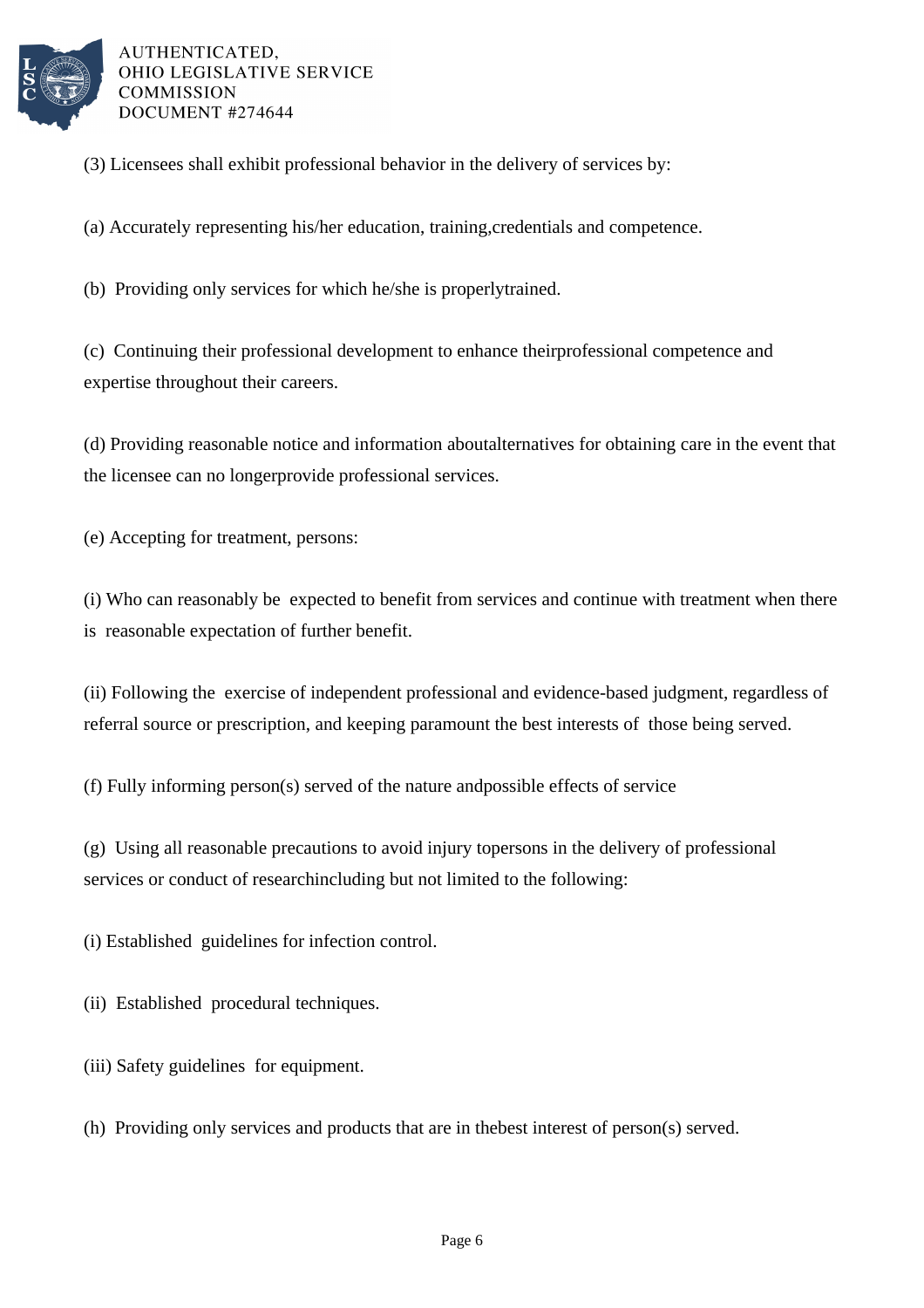

(i) Evaluating services rendered and products dispensed to determine effectiveness.

(j) Ensuring that all equipment used in the provision of services or conduct of research is in proper working order and is properly calibrated.

(k) Not guaranteeing the results of any speech or hearing consultative or therapeutic procedure.

(i) A guarantee of any sort, express or implied, oral or written, is contrary to professional ethics.

(ii) A reasonable statement of prognosis is appropriate, but factors, hence, any warranty for services and outcomes is deceptive and unethical.

(l) Using every resource available, including referrals to other specialists as needed, to effect maximum improvement in person(s) served. Licensees shall:

(i) Identify competent, dependable referral sources for person(s) served professionally.

(ii) Include referrals to other audiologists and speech-language pathologists when the scope and nature of the indicated evaluation and/or treatment is beyond the training of the licensee.

(iii) Not order excessive tests, treatment or use of treatment facilities when not warranted by the condition of the person(s) served.

(iv) Make use of technology and instrumentation consistent with accepted professional guidelines in their areas of practice. When such technology is not available, an appropriate referral shall be made.

(m) Licensees shall be compliant with all state and federal laws and regulations governing the practice of speech-language pathology and audiology and the dispensing and selling of products.

(n) Licensees shall not disparage the goods, services or business of another by false representation of fact.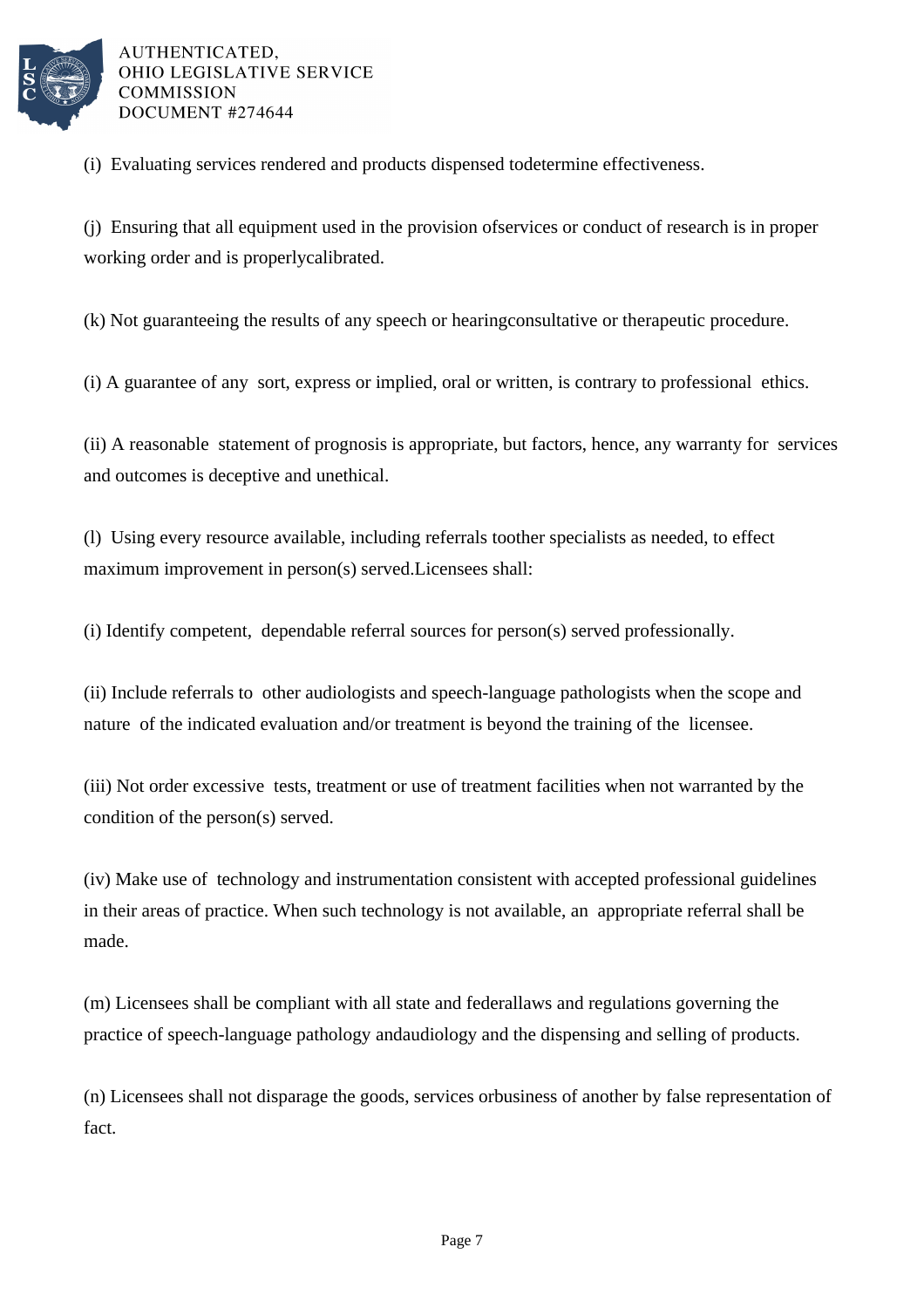

(o) Licensees shall make use of equipment, technology and instrumentation consistent with accepted professional guidelines in their areas of practice.

(4) Licensees supervising conditional licensees, aides, and students: shall prohibit anyone under their supervision from engaging in any practice that violates Chapters 4744, and 4753, of the Revised Code or agencies 4744 and 4753 of the Administrative Code including the code of ethics.

(a) Supervisors of clinical practice shall:

(i) Provide direct and indirect clinical supervision.

(ii) Maintain adequate records of direct and indirect supervision rendered.

(iii) Not supervise the clinical practice of a student or aide, while completing the supervised professional experience required for licensure under section 4753.06 of the Revised Code.

(b) Supervisors of supervised professional experience shall:

(i) Not delegate any service requiring the professional competence of a licensed clinician to anyone unqualified.

(ii) Limit conditional licensees to providing services pursuant only to a specific plan approved by the board.

(c) Aide supervisors shall:

(i) Ensure aides provide services pursuant only to a specific plan approved by the board.

(ii) Assume full responsibility of services provided by the aide.

(iii) Not offer clinical services by aides for whom they do not provide appropriate supervision.

(iv) Ensure aides do not represent himself/herself to the public as a speech-language pathologist or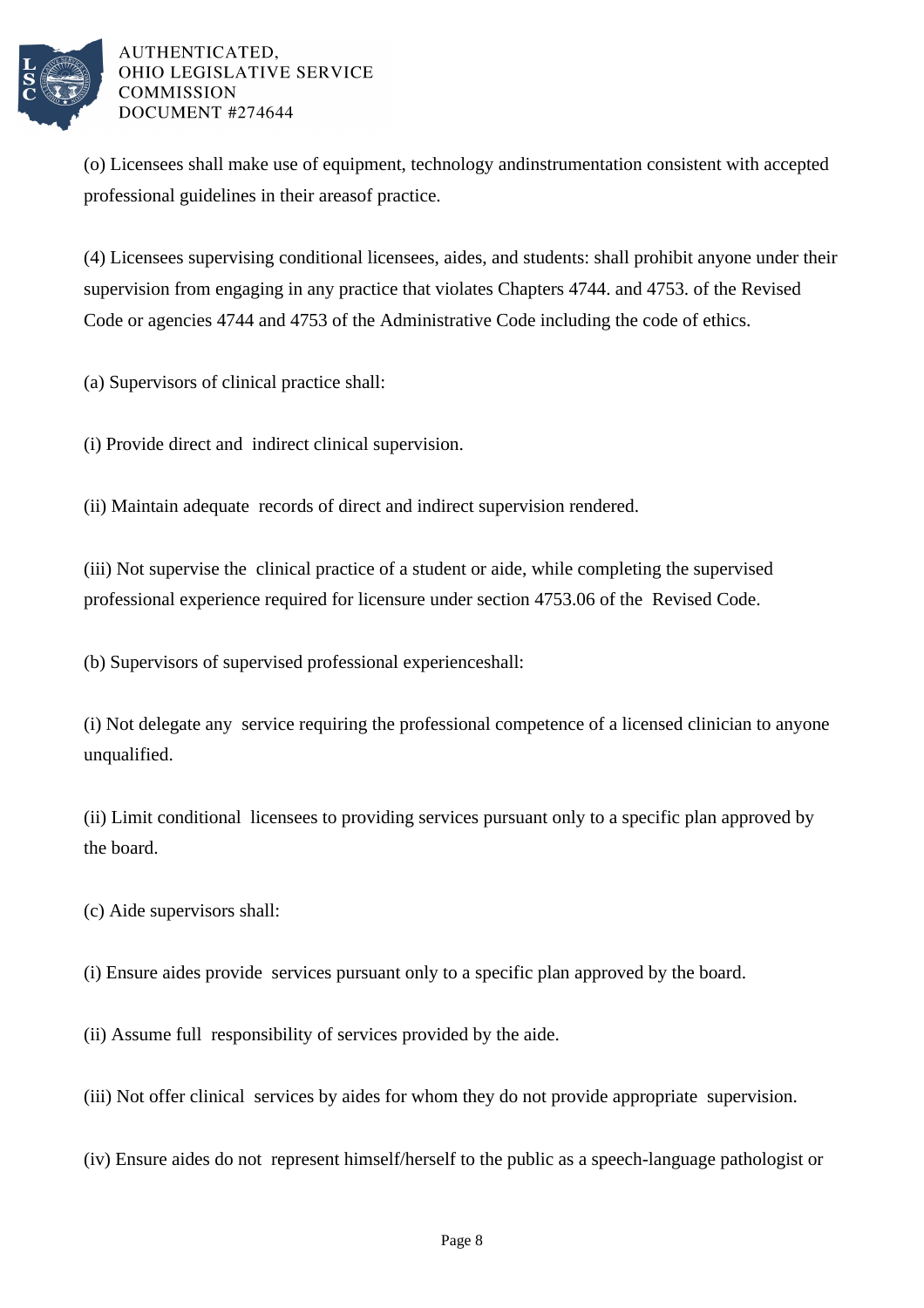

audiologist.

(v) Ensure aides abide by Chapter 4753. of the Revised Code and agency 4753 of the Administrative Code.

(5) Licensees performing research shall:

(a) Ensure persons selected for research participate voluntarily, without coercion, with informed consent. Licensees shall also protect the participants' right to privacy, including but not limited to personal health information.

(b) Inform person(s) served and research participants about the nature and effects of research activities.

(c) Use established methods and techniques in research.

(d) Exercise all reasonable precautions to protect the health and welfare of research participants and their rights.

(e) Assign credit to those who have contributed to a publication and development of materials in proportion to their contribution.

(f) Credit reference sources.

(g) Honestly and accurately report findings in a non-misleading manner.

(h) Enter into agreements with those funding research that allow the researcher to honestly and accurately report findings even when results of research do not positively reflect on the funding source and/or the funding source's services or products.

(i) Disclose funding sources of research resulting in publications, presentations, products, and/or clinical procedures, and/or cited in presentations.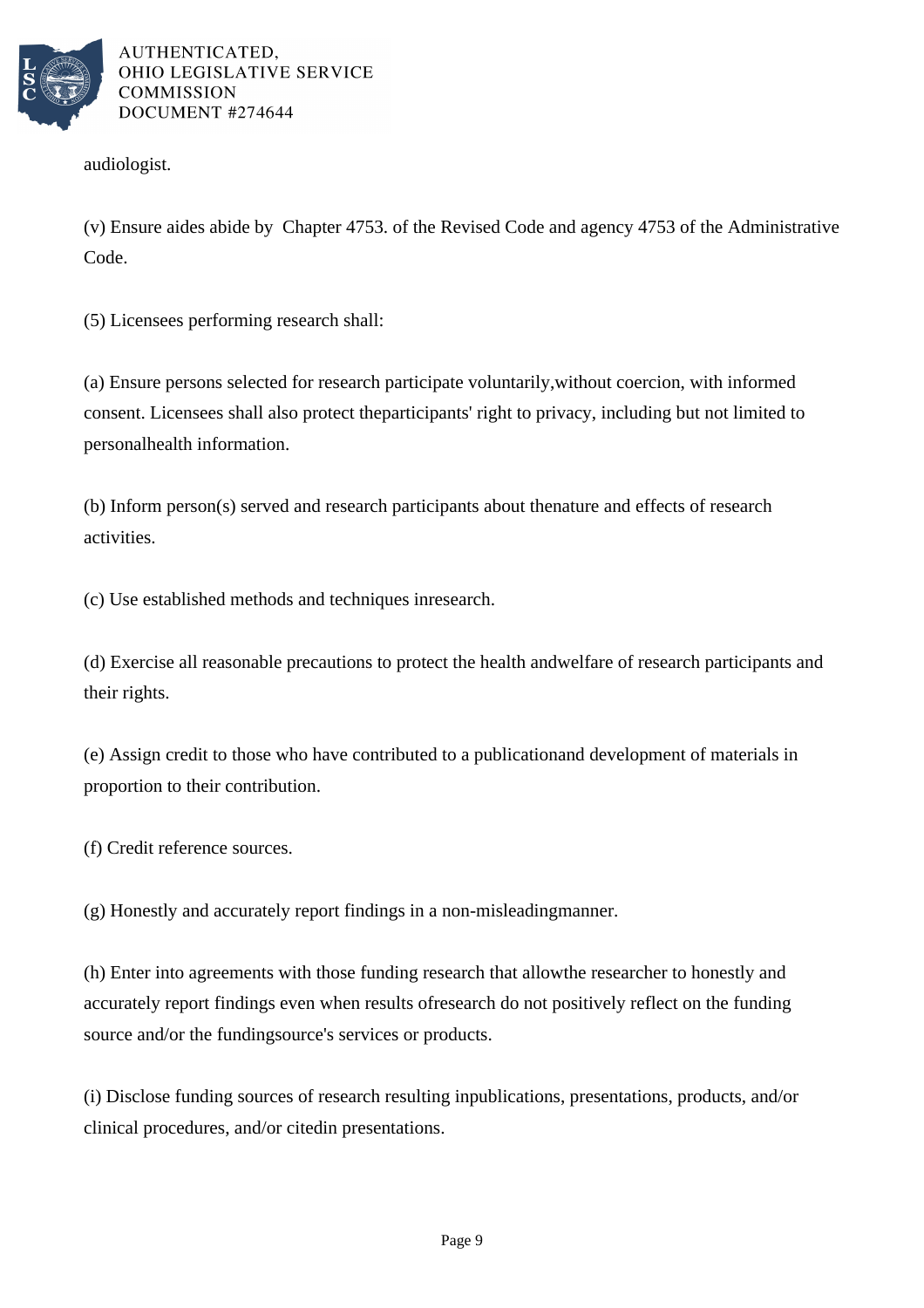

(i) Comply with all institutional, state, and federal regulations that address any aspects of research, including those that involve human participants and animals.

(6) Business practices shall be compliant with regional, state and federal laws.

(a) Licensees shall:

(i) Charge fees commensurate with services rendered.

(ii) Not charge for services not rendered.

(iii) Abide by federal, state and regional laws regarding billing for services and products rendered.

(iv) Not enter into relationships, which pose a conflict of interest and shall not engage in commercial or professional activities that conflict with the licensees' responsibilities to the person served or participants in research.

(a) Licensees who present or participate at meetings and/or consultants who provide instruction may receive reasonable honoraria and reimbursement of travel, lodging and meal expenses from manufacturers, dealers distributors and sales persons of prosthetics or other devices or services.

(b) Licensees who present or participate at meetings and/or consultants who provide instruction shall disclose to participants potential conflicts of interest.

(c) Kickbacks in violation of federal and state statutes shall not be accepted.

(d) Licensees owning stock or having financial interests in a company whose products he/she sells, dispenses or recommends shall disclose to person(s) served the relationship and financial or consultative interest.

(b) Licensees shall be compliant with state and federal laws and regulations regarding business practices, sales practices, including safe harbor and antitrust laws.